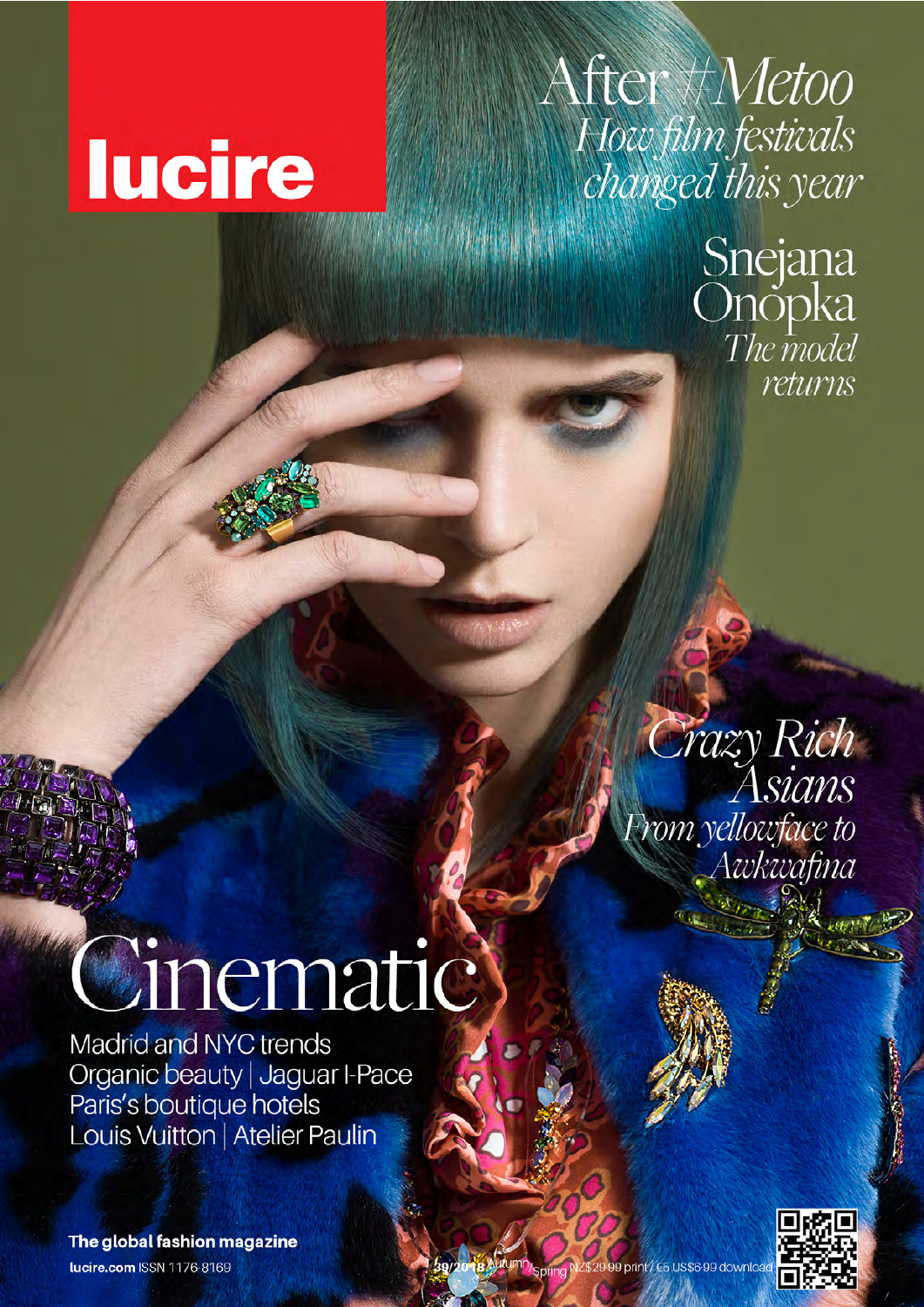

SK YOUR TRAVEL AGENT to recommend a<br>Paris neighbourhood and inevitably they'll suggest the Place<br>Vendôme or close to the métro Franklin Roosevelt. Expens Paris neighbourhood and inevitably they'll suggest the Place Vendôme or close to the métro Franklin Roosevelt. Expensive nabes, high-profile, in the thick of the action, BTDT. So why not consider the surprising 7th, an easy ride across the river to the zone just west of Invalides at the foot of the Tour Eiffel? It's clean, quiet, spacious, uncrowded and has great shopping. The *arrondissement* compares to Manhattan's Murray Hill, home to chic apartments, embassies and consulates, plus it has many grand views, not the least of which is the nightly light show, hourly until 1 A.M. Two intriguing new properties are of interest, each with its own particular allure.

Le Narcisse Blanc, a boutique palace of 37 rooms and suites, dares to have definite ideas of who it wants to be. Certainly not like home, more like the way I wish I could live at home. Privately held, there's a real air of discretion and high-end luxury present. This is, at heart, a small luxury business hotel, fully booked every weekend, by people who value privacy and time. An audacious, classical style takes its 19th-century inspiration from the Nadar muse Cléo de Mérode, nicknamed 'pretty little narcissus', a theme emulated in refined textiles and floral motifs. The team has five-star attitude and savvy. A sumptuous

private spa with 13 m pool, sauna and hammam, only for the use of guests, underscores the theme of exclusivity. There's also a private room off the entry, suitable for parties up to 10, wired for the digital age, often booked for meetings and meals.

Public areas offer comfortable sofa groupings with a bright window lounge overlooking the street, and an atrium terrace with glassed-in salon, adjoining the Cleo restaurant, where all-organic breakfast is served. Chef Zachary Gaviller keeps the sophisticated menu lively, changing the bill of fare from day to day, according to what the market offers, mostly local, biodynamic and organic. You'll find an excellent 2014 Bourgogne blanc on the wine card, perfect accompaniment to your crab salad or guinea fowl. A bountiful cheese platter or a compelling dessert ought to happily round out any culinary event.

The fifth floor is the secret here, where the most-booked rooms are located, all with traditional beam ceilings. No regrets if you sleep in 501 'Aurore', with its Tour Eiffel view, capacious bedroom, invisible salon, garden–terrace–shower, which could boast the best bathroom in Paris. Chambre 502, Cleo's, has a working fireplace; 503 has a huge window, no exaggeration.

A recent guest, commenting on a weekend, may have said it all about Le Narcisse Blanc, 'Finally, I get what I deserve.'